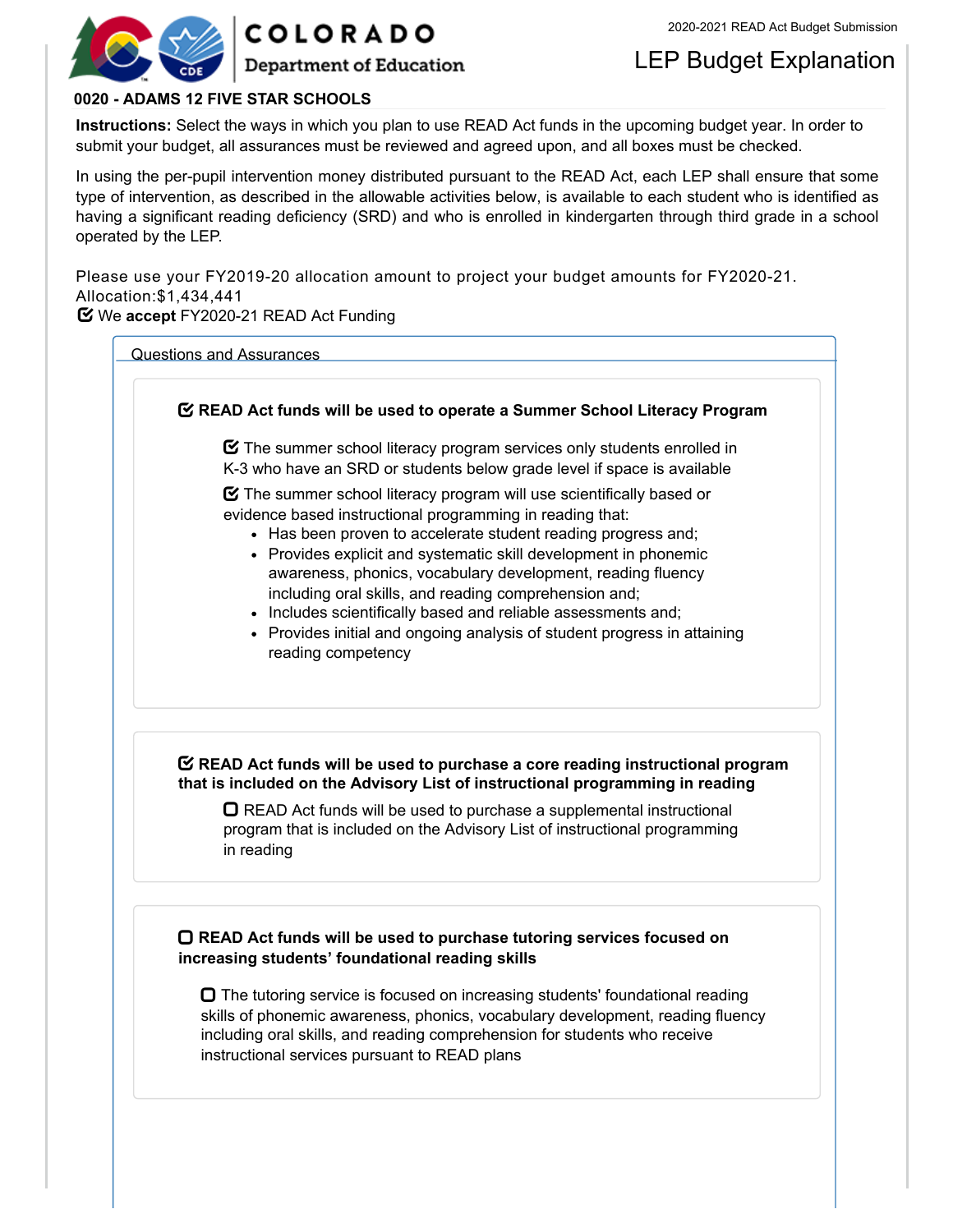**READ Act funds will be used to purchase from a BOCES the services of a reading specialist or reading interventionist who is trained in the science of reading and in teaching the foundational reading skills**

**READ Act funds will be used to provide other targeted, evidence-based or scientifically based intervention services to students who are receiving instructional services, which services are approved by the department**

 $\mathbf S$  READ funds will be used to hire a reading interventionist to provide services which are approved by the department

**READ Act funds will be used to provide technology, including software, which is included on the Advisory List of instructional programming in reading and supporting technologies which may include providing professional development in the effective use of the technology or software**

**READ Act funds will be used to provide professional development programming to support educators in teaching reading. Professional development programming may include hiring a reading coach who is trained in teaching the foundational reading skills to provide job-embedded, ongoing professional development**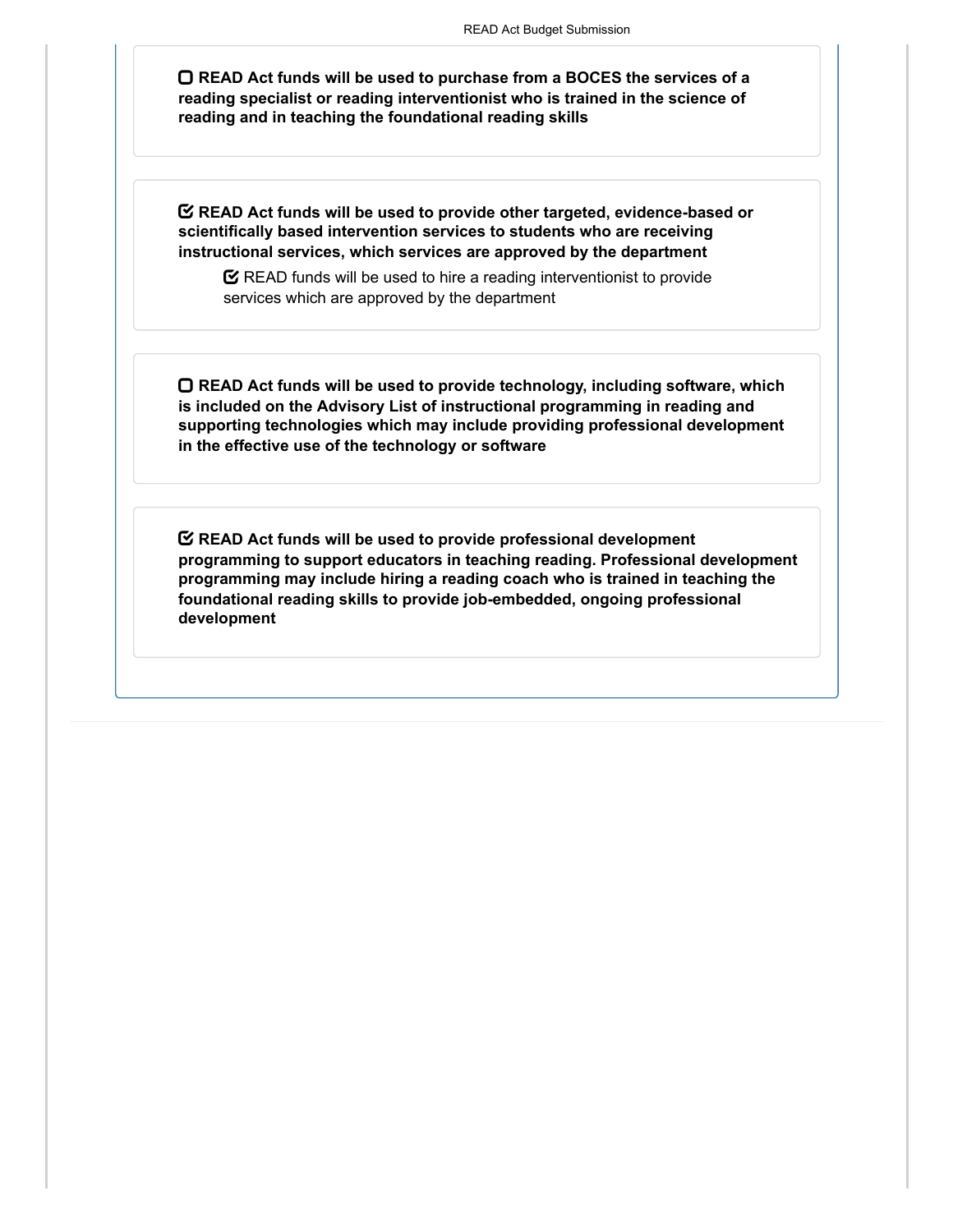# LEP Budget Narrative

**Instructions**: Provide a brief description (no more than 700 words) that addresses each of the questions below. These questions must be completed for any LEP receiving READ Act funds before funds are released.

Implementing Allowable Activities

**Explain how your LEP plans to implement each selected allowable activity. Please ensure that each allowable activity listed aligns with the allowable use(s) of funds as required by statute and matches the allowable use(s) listed in your LEP budget explanation.**

READ funds will be used to hire a reading interventionist to provide services which are approved by the department:

Adams 12 plans to allocate money for the salaries of 12.5 reading interventionists to take the LETRS course (from the approved list of professional development programming) and subsequently apply their knowledge to provide scientific and research based reading intervention to students in kindergarten-third grade identified as having a significant reading difficulty. Interventionists will participate in the online LETRS training (due to COVID) and meet bi-monthly to discuss their learning and student progress. We have been collaborating with the LETRS facilitators to determine the best design and structure to support the learning and application across multiple settings (in person, remote, hybrid etc).

READ Act funds will be used to provide professional development programming to support educators in teaching reading. Professional development programming may include hiring a reading coach who is trained in teaching the foundational reading skills to provide job-embedded, ongoing professional development: Adams 12 plans to pay the salary and benefits of two instructional specialists/reading coaches who will provide job-embedded professional development to educators in the implementation of the foundational reading standards and elements of structured literacy (and scientifically based reading instruction).They have training in Orton-Gillingham, Wilson, Fundations and will also participate in LETRS training and apply their learning during their work with educators across the system. In addition, they will offer focused support to educators in understanding reading difficulties, like dyslexia, through beginning of the year training and subsequent, on-going professional development. They will partner with other staff in Learning Services to provide monthly training to all elementary schools and k-8's on the foundational reading standards and elements of structured literacy (this is a continuation of our district work from the 2019-2020 school year).

Adams 12 plans to pay for the LETRS course for additional staff supporting reading intervention in Adams 12.

### Charter Schools:

Prospect Ridge Academy plans to operate a summer school literacy program - We plan to provide a summer literacy program for our SRD students that is tailored to their individual learning goals and learning styles and taught by certified PRA teachers. We will use Orton Gillingham instructional methods and materials to provide this instruction (as our teachers have previously been trained in Orton Gillingham). PRA plans to provide tutoring services during before and after school hours for SRD students who need targeted intervention support. Tutoring would be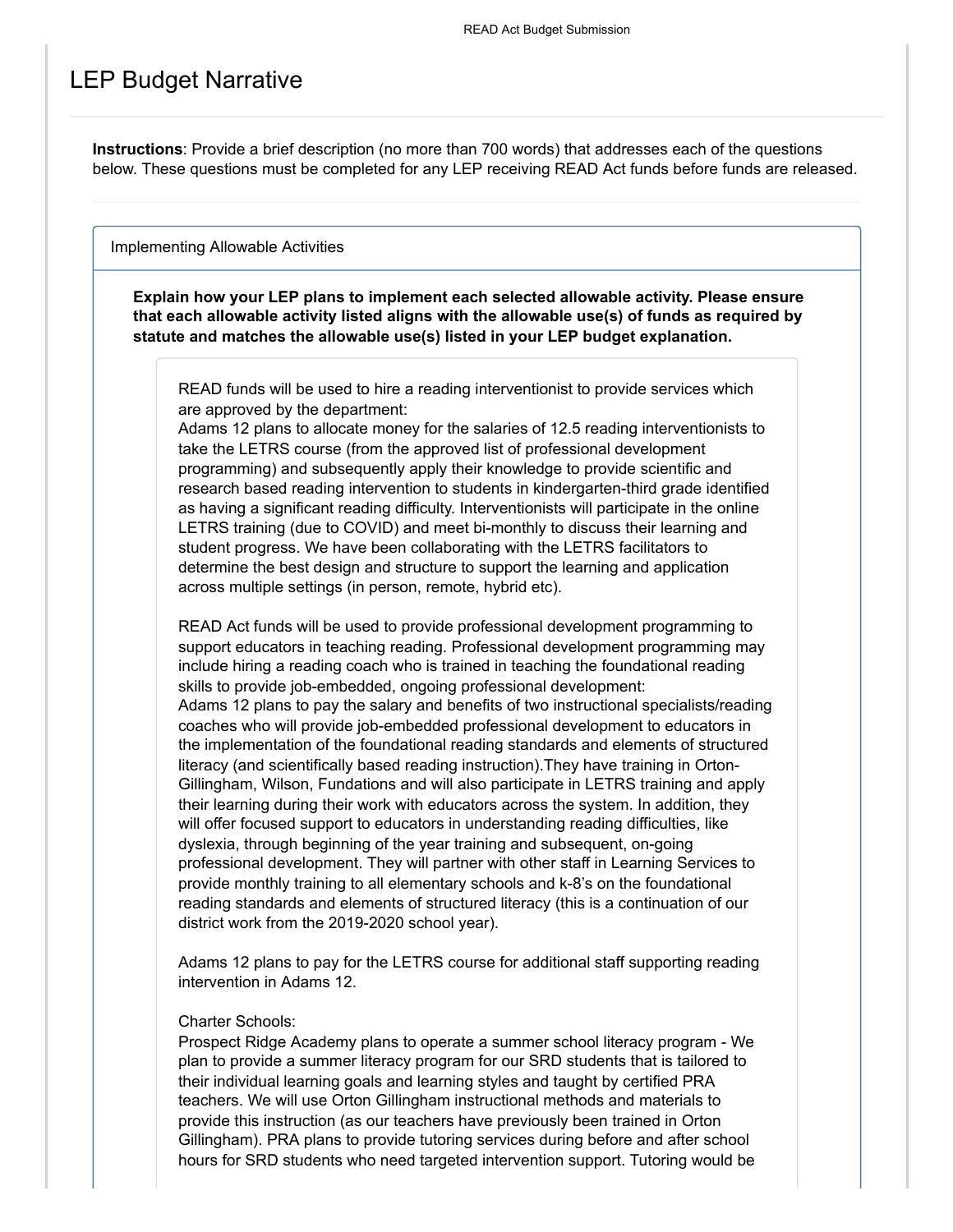aligned to our Orton Gillingham approach to instructing on foundational reading skills in the K-3 grades.

Stargate School plans to use the estimated budget allocation of the READ Act funds to pay for i-Ready licensing and professional development for our K-3 students and staff.

The use of i-Ready aligns with CDE's lists for approved interventions, READ Diagnostic and Summative Assessments, and will be used to monitor student progress towards reading competency. Stargate will use i-Ready as a diagnostic tool at the beginning of the year to determine literacy levels for all students in grades 1-3. The literacy levels will be used to guide instructional decisions for small group instruction within the classroom. Our staff will use i-Ready data to assist in establishing differentiated learning environments where the students' academic abilities are challenged and supported. Stargate staff will also use i-Ready as an intervention, when appropriate, to continue to build student skills through assigned and completed lessons in order for students to reach their potential academic achievement and maximize academic growth.

Westgate plans to use funds to continue purchasing the Superkids curriculum as well as aligned professional development, especially targeting teachers that are new to Westgate and have not previously had the Superkids training. In addition, they plan to use funds to purchase Wonders materials and aligned professional development for all staff.

REVISION: We have \$104,702 in carryover from FY19-20. To follow the 1st in 1st out method we will spent all those funds 1st this year. We anticipate having \$100,867 remaining at the end of FY21-22 (So about \$4,000) will be used towards salary for reading interventionists.

#### Outcomes and Goals

### **What are your LEP's expected outcomes and goals in the upcoming budget year from implementing your selected allowable activity(ies)?**

We have two overarching outcomes and goals connected to our READ Act budget intention. The first goal is to increase educator knowledge specific to the foundational reading standards and elements of structured literacy (and the science of reading). While a large portion of our allocation is for interventionists and coaches, we believe that deepening their knowledge and subsequent impact on students will also have a direct, positive impact on classroom teachers. As interventionists are meeting with teachers to discuss students or participating in building-level professional development, they can share their knowledge and facilitate learning for their colleagues. We have tremendous commitment to this learning as a system, from our classroom teachers and building leaders, which is exciting! The second goal is to increase reading competencies for students in k-3, reducing the number of students labeled as SRD. Historically in Adams 12, we reduce the number of students labeled SRD in k-1, but they are identified again at the end of 2nd or beginning of 3rd grade. We are committed to changing that trend. We want to ensure that as students transition from grade to grade they become self-determining readers and writers, having both the confidence and competence to navigate increasingly complex, grade level texts across all contents.

Charter Schools: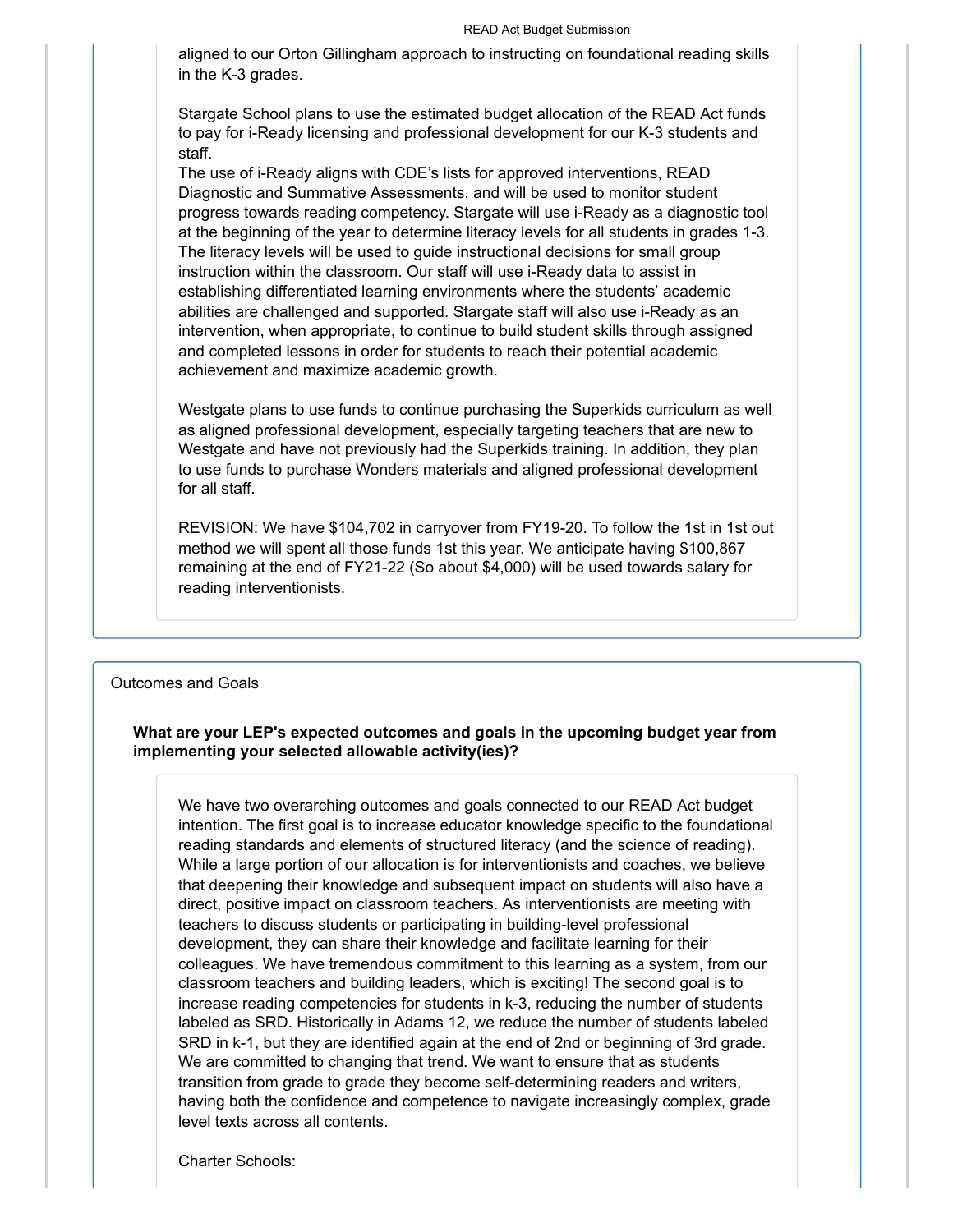#### READ Act Budget Submission

Prospect Ridge Academy: Our expected outcome would be to close the learning gap that exists for our students with significant reading deficiencies, with a target of a 1.5 years growth in 1 years time.

Stargate: Data-driven conversations using i-Ready diagnostic and progress monitoring data, leading towards flexibility in fluid grouping for Math and Literacy to meet the differentiated needs of all learners versus the stagnant groups we have historically had in place.The tool/diagnostic results will also be used to screen students for potential reading deficiencies. If it is determined a reading deficiency is suspected, the student will be referred to the building-level MTSS team.

Westgate's outcomes and goals are focused on reducing the reading proficiency gap between students with a significant reading deficiency and students reading at grade level. In addition, Westgate's goal is to accelerate all students' reading achievement and growth.

### Potential Barriers

## **What are potential barriers in reaching your expected outcomes and goals? How do you plan to address and/or overcome these barriers?**

One potential barrier that exists are the circumstances surrounding our return to school in the fall. We know that in-person, consistent targeted intervention aligned with explicit and direct universal classroom instruction is most effective for students overall, and necessary for students with a significant reading deficiency. In the event that we are in a remote setting or a hybrid setting upon our return, we will need to think strategically about how to ensure students receive the maximum and most effective support, including the direct instruction with opportunities for students to practice reading in connected/decodable text and authentic text with feedback from the teacher and/or interventionist. We have collaborated with colleagues within our district and across the state/country to begin planning for possibilities. We are experimenting with these ideas now, during a "remote" summer learning opportunity for students. Another potential barrier for educators (and us as a system) might be how to keep the commitment and focus on this specific goal/learning with so many other potential competing interests. To address this, we may begin our work across all schools in September, as opposed to August, to allow for a more supported start to the year. Interventionists and the reading coaches/specialists would still begin their learning and meaningful application of evidence based and scientifically based reading strategies layered onto their learning from LETRS, but we could momentarily pause on including classroom teachers until they are more comfortable and confident in any new procedures/learning models/environment.

#### Charter Schools:

Prospect Ridge Academy: Potential barriers for the 20-21 school year would be lack of consistent instruction due to school closures or part-time in person instruction and partial distance learning instruction. We plan to address those barriers by providing explicit targeted reading intervention support in-person to individual or small groups of students both during the time of modified school schedules as well as before and after school hours.

Stargate: Most of our potential barriers in reaching expected outcomes and goals are related to the ambiguity surrounding COVID-19 safety regulations as the health of our students/staff is priority. We will address these barriers by making informed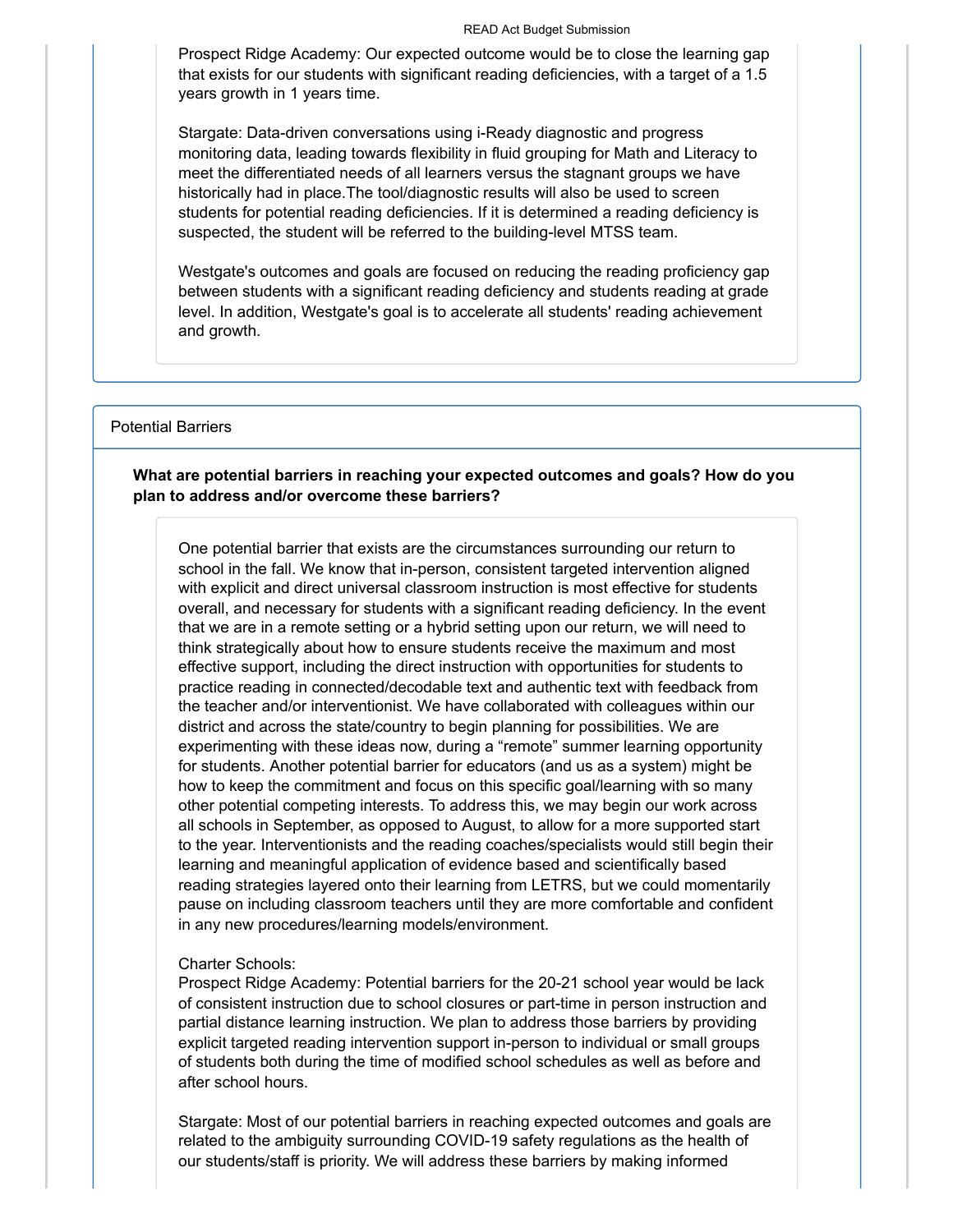#### READ Act Budget Submission

decisions and, when possible, implement the use of i-Ready as a diagnostic and intervention tool with fidelity. An additional barrier is the need to norm the use of i-Ready data beyond the diagnostic assessments which will be addressed through professional development and regular data-driven conversations in team meetings and building-level MTSS meetings.

Westgate: Potential barriers to reaching expected outcomes and goals are specific to the pandemic, specifically the lack of consistent instruction during the spring of 2020, due to school closure and distance learning instruction. As school resumes in the fall, we need to prepare for a variety of scenarios, including how to respond to students' current reading abilities and close the gap as efficiently as possible given the current realities of school. We plan to address those barriers by collaborating with Adams 12 and/or vendors we are using to determine pathways of support for students and teachers. We will also consider how the resources and aligned PD might be targeted for remote learning, hybrid learning, or in-person learning.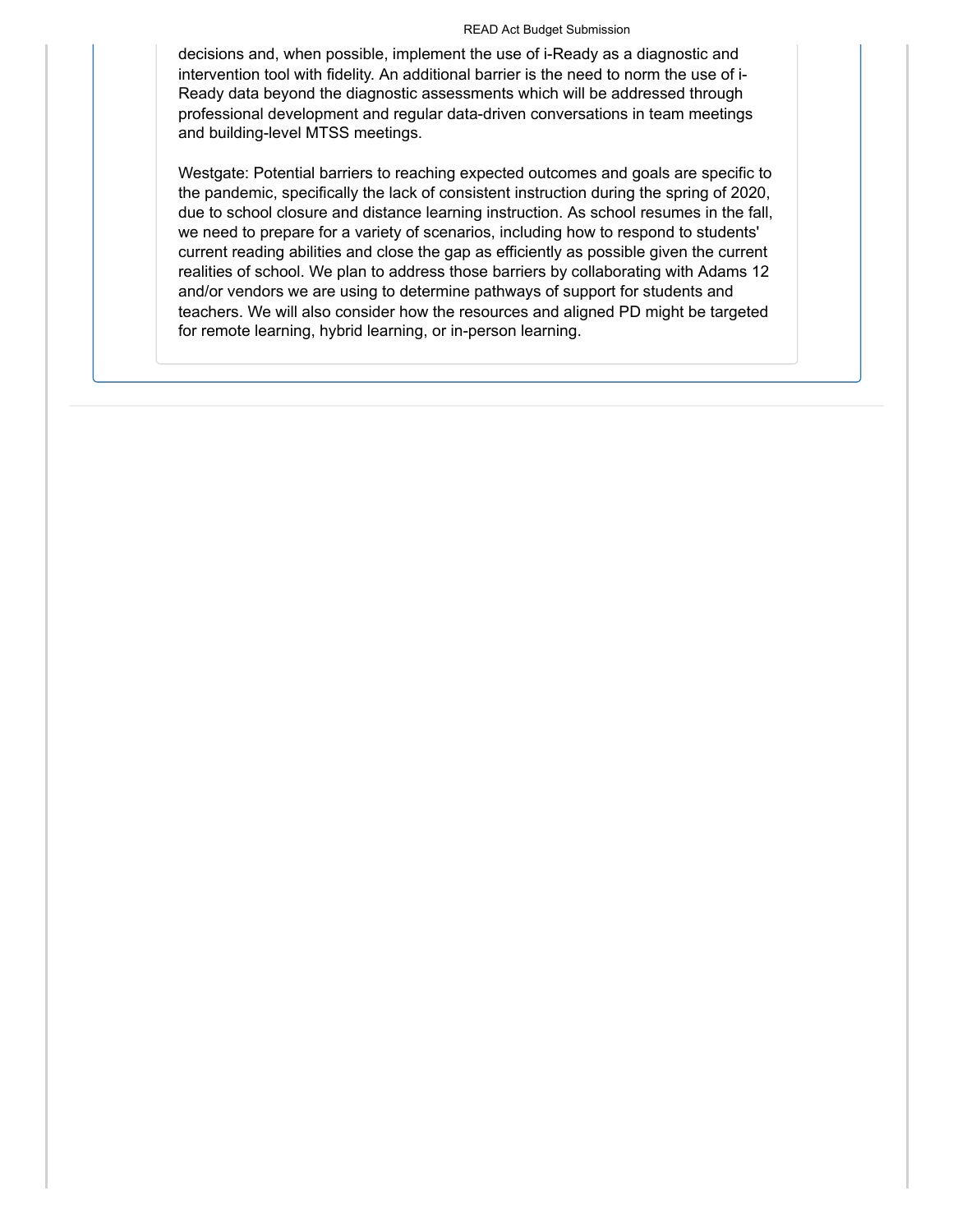# Budget Details

## Budget Request

For each allowable activity in the budget:

- Select each allowable activity your LEP plans to use READ Act funds for in the upcoming budget year. Ensure that each allowable activity is aligned with the allowable uses of READ funds as required in statute.
- Select each of the instructional program(s) from the drop down list provided that your LEP plans to use in the upcoming budget year. If an instructional program is not listed, please provide the name of the instructional program(s) in the "other" box
- Input the amount requested, the associated program and object codes, and fiscal year. Input the salary position and FTE amount, if applicable.
- Ensure that budgeted costs are clearly tied to the allowable activity and are calculated with detail in the "description of activity" field.

| ID<br><b>Ref</b> | Allowable<br><b>Activity</b> | <b>Instructional</b><br>Program | Program<br>Code                             | <b>Object Code</b>               | <b>Salary</b><br><b>Position</b> | <b>FTE</b> | <b>Description of</b><br><b>Activity</b>                                                                                                                                                                                                                                             | Requested<br>Amount |
|------------------|------------------------------|---------------------------------|---------------------------------------------|----------------------------------|----------------------------------|------------|--------------------------------------------------------------------------------------------------------------------------------------------------------------------------------------------------------------------------------------------------------------------------------------|---------------------|
| 3695             | <b>PD</b><br>Programming     |                                 | Instructional<br>Program<br>$(0010 - 2000)$ | 0100 Salaries                    | 222 Reading<br>Interventionist   | 12.00      | Reading<br>Interventionists will<br>receive LETRS<br>training (Units 1-4<br>followed by 5-8).<br>Salary is based on<br>current negotiated<br>rate for certified<br>staff. REVISION:<br>Updated total FTE<br>and the projected<br>cost. Carryover will<br>be used here of<br>\$3,835, | \$913,746.00        |
| 3696             | <b>PD</b><br>Programming     |                                 | Instructional<br>Program<br>$(0010 - 2000)$ | 0200 Employee<br><b>Benefits</b> | 222 Reading<br>Interventionist   | 0.00       | <b>Benefits for Reading</b><br>Interventionists listed<br>above, to include<br>Medicare (1.45%),<br>PERA (20.90%), and<br>Medical on average<br>of \$7,289 per<br>employee for a 1.0<br>FTE if employee<br>elected all benefits.<br><b>REVISION: Updated</b><br>projected benefits   | \$274,328.00        |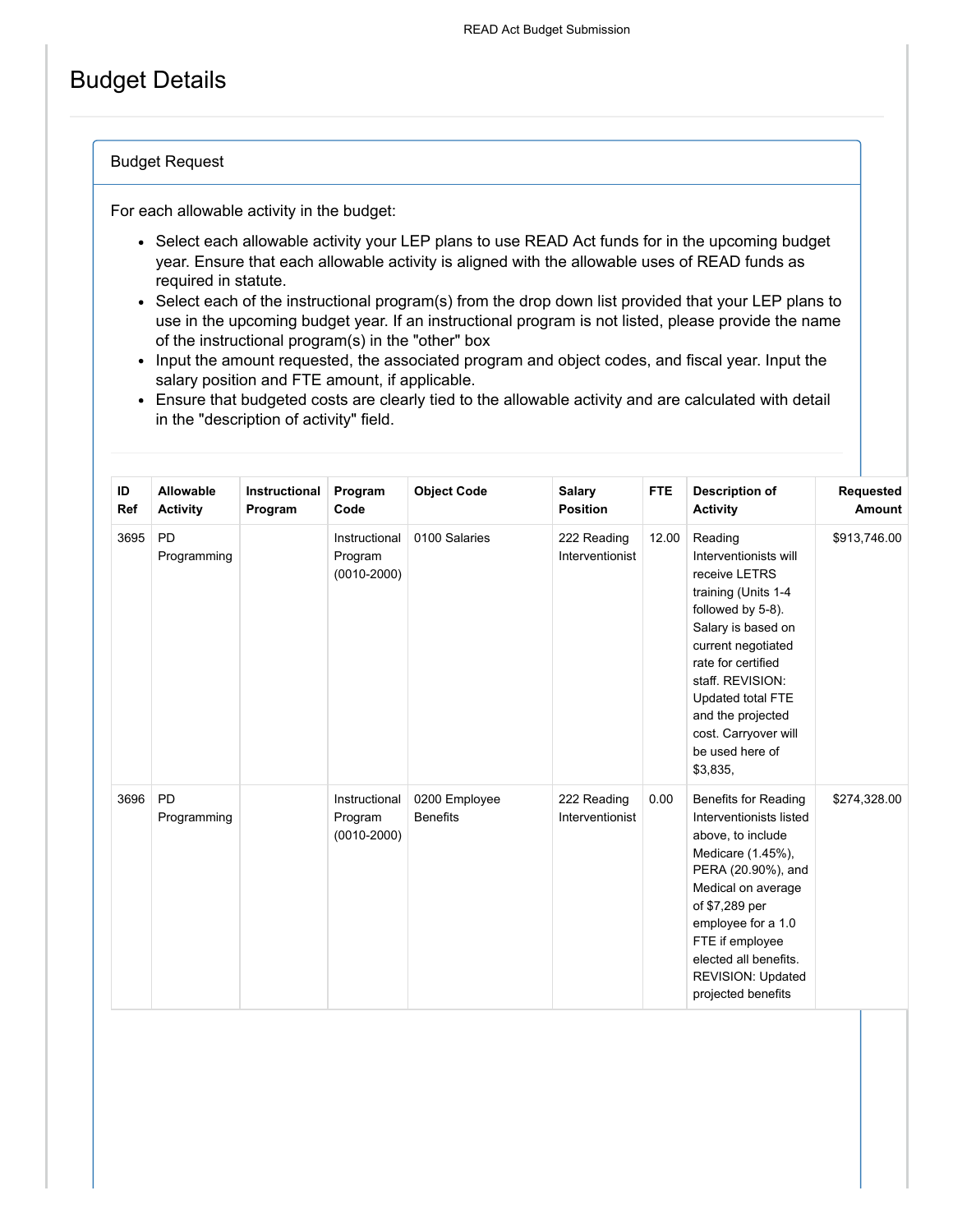## READ Act Budget Submission

| 3725 | PD<br>Programming | Support<br>Program<br>(2100,<br>2200, 2600,<br>2700, 2800,<br>2900, and<br>3300) | 0300 Purchased<br>Professional &<br><b>Technical Services</b> |                                 |      | <b>LETRS</b> books and<br>training for each<br>interventionist<br>(including<br>interventionists not<br>paid for out of READ<br>Act) for training.<br>Language Essentials<br>for Teachers of<br>Reading and<br>Spelling (LETRS)<br>Costs estimated at<br>25.5 ppl x \$350 ea,<br>to include shipping.<br>REVISION: Update<br>object code and<br>amount. | \$9,444.00   |
|------|-------------------|----------------------------------------------------------------------------------|---------------------------------------------------------------|---------------------------------|------|---------------------------------------------------------------------------------------------------------------------------------------------------------------------------------------------------------------------------------------------------------------------------------------------------------------------------------------------------------|--------------|
| 3726 | PD<br>Programming | Support<br>Program<br>(2100,<br>2200, 2600,<br>2700, 2800,<br>2900, and<br>3300) | 0100 Salaries                                                 | 212<br>Curriculum<br>Specialist | 2.00 | Cost of 2.0 FTE<br>reading<br>coaches/instructional<br>specialists. Salary is<br>based on current<br>negotiated rate for<br>certified staff.                                                                                                                                                                                                            | \$159,750.00 |
| 3727 | PD<br>Programming | Support<br>Program<br>(2100,<br>2200, 2600,<br>2700, 2800,<br>2900, and<br>3300) | 0200 Employee<br><b>Benefits</b>                              | 212<br>Curriculum<br>Specialist | 0.00 | Benefits for reading<br>coaches/instructional<br>specialists. Cost<br>includes Medicare<br>(1.45%), PERA<br>$(20.90\%)$ , and<br>Medical on average<br>of \$7,289 per<br>employee for a 1.0<br>FTE if employee<br>elected all benefits.                                                                                                                 | \$50,015.00  |
| 3728 |                   | Instructional<br>Program<br>$(0010 - 2000)$                                      | 0850 Other, Internal<br>Charge/Reimbursement<br>Accounts      |                                 |      | Orders from the<br>internal print shop<br>for PALs Forms.                                                                                                                                                                                                                                                                                               | \$879.00     |
| 3729 |                   | Instructional<br>Program<br>$(0010 - 2000)$                                      | 0592 Services<br>Purchased from<br><b>BOCES</b>               |                                 |      | Object code is<br>actually 0594. To<br>allocate funds to<br>charter schools<br>based on their count<br>of students. -<br>Stargate REVISION:<br>updated allocation                                                                                                                                                                                       | \$3,846.00   |
| 3730 |                   | Instructional<br>Program<br>$(0010 - 2000)$                                      | 0592 Services<br>Purchased from<br><b>BOCES</b>               |                                 |      | Object code is<br>actually 0594. To<br>allocate funds to<br>charter schools<br>based on their count<br>of students. -<br>Westgate<br>REVISION: updated<br>allocation                                                                                                                                                                                    | \$17,306.00  |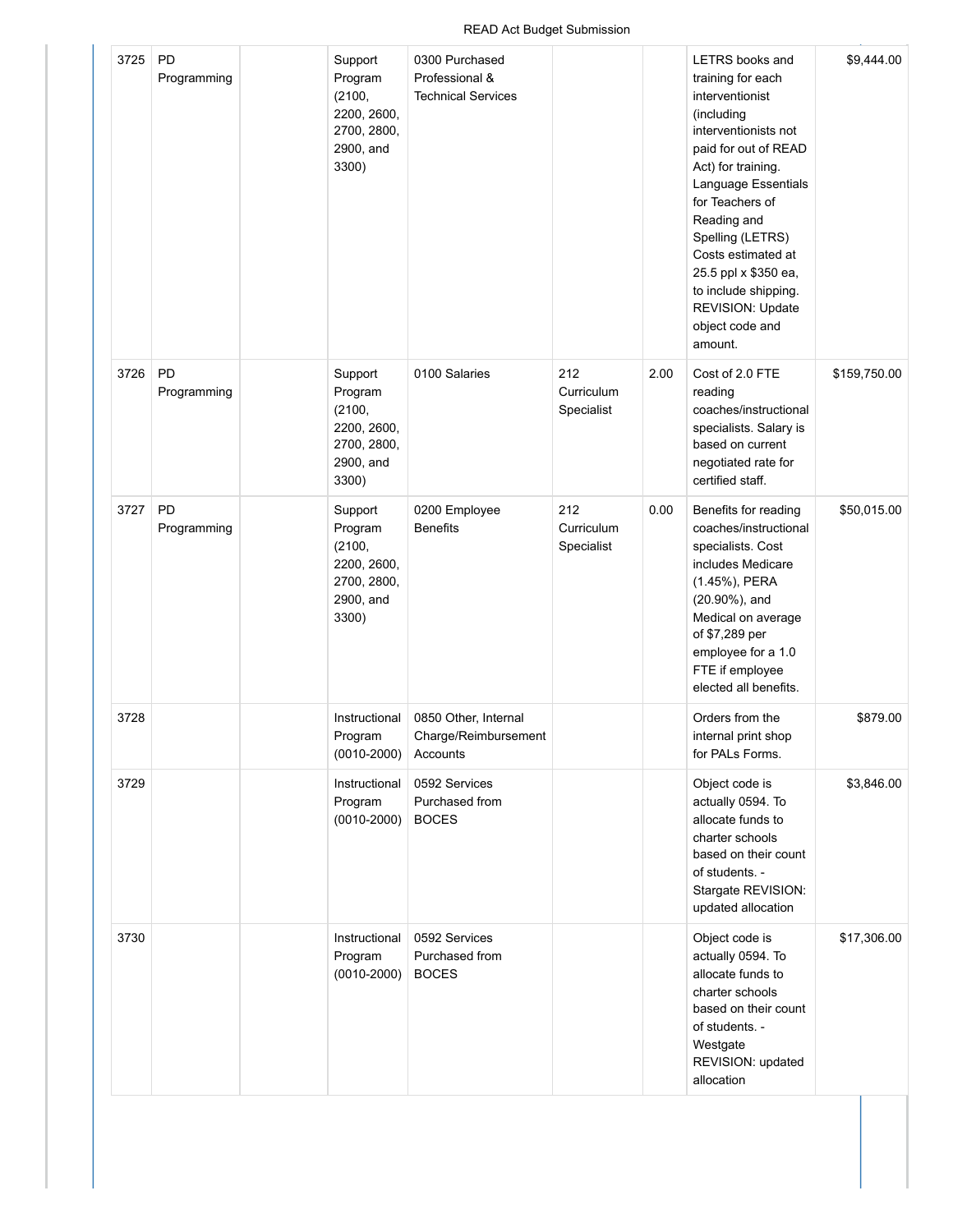| \$5,127.00     | Object code is<br>actually 0594. To<br>allocate funds to<br>charter schools<br>based on their count<br>of students. -<br><b>Prospect Ridge</b><br>REVISION: updated<br>allocation | 0592 Services<br>Purchased from<br><b>BOCES</b> | Instructional<br>Program<br>$(0010 - 2000)$ |  | 3731 |
|----------------|-----------------------------------------------------------------------------------------------------------------------------------------------------------------------------------|-------------------------------------------------|---------------------------------------------|--|------|
| \$1,434,441.00 | Allocation:                                                                                                                                                                       |                                                 |                                             |  |      |
|                | Budgeted Amount: \$1,434,441.00                                                                                                                                                   |                                                 |                                             |  |      |
| \$0.00         | Funds Remaining:                                                                                                                                                                  |                                                 |                                             |  |      |
|                |                                                                                                                                                                                   |                                                 |                                             |  |      |
|                |                                                                                                                                                                                   |                                                 |                                             |  |      |